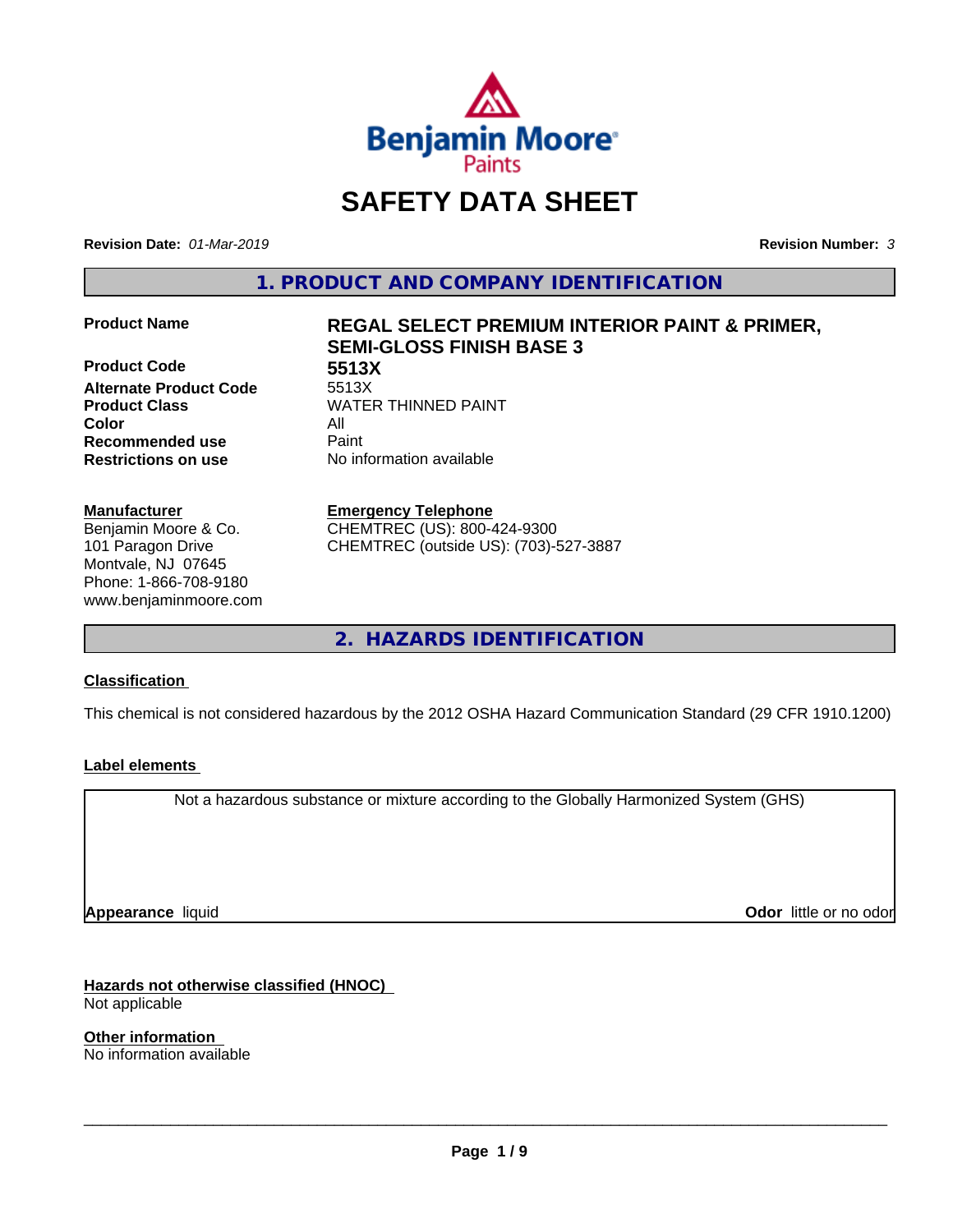# **3. COMPOSITION INFORMATION ON COMPONENTS**

\_\_\_\_\_\_\_\_\_\_\_\_\_\_\_\_\_\_\_\_\_\_\_\_\_\_\_\_\_\_\_\_\_\_\_\_\_\_\_\_\_\_\_\_\_\_\_\_\_\_\_\_\_\_\_\_\_\_\_\_\_\_\_\_\_\_\_\_\_\_\_\_\_\_\_\_\_\_\_\_\_\_\_\_\_\_\_\_\_\_\_\_\_

| <b>Chemical name</b>            | <b>CAS No.</b> | Weight-%     |
|---------------------------------|----------------|--------------|
| Kaolin                          | 1332-58-7      | - 10         |
| Titanium dioxide                | 13463-67-7     |              |
| Sodium C14-C16 olefin sulfonate | 68439-57-6     | - U.S<br>J.I |

|                                                  | 4. FIRST AID MEASURES                                                                                    |
|--------------------------------------------------|----------------------------------------------------------------------------------------------------------|
| <b>General Advice</b>                            | No hazards which require special first aid measures.                                                     |
| <b>Eye Contact</b>                               | Rinse thoroughly with plenty of water for at least 15 minutes and consult a<br>physician.                |
| <b>Skin Contact</b>                              | Wash off immediately with soap and plenty of water while removing all<br>contaminated clothes and shoes. |
| <b>Inhalation</b>                                | Move to fresh air. If symptoms persist, call a physician.                                                |
| Ingestion                                        | Clean mouth with water and afterwards drink plenty of water. Consult a physician<br>if necessary.        |
| <b>Most Important</b><br><b>Symptoms/Effects</b> | None known.                                                                                              |
| <b>Notes To Physician</b>                        | Treat symptomatically.                                                                                   |

**5. FIRE-FIGHTING MEASURES**

| <b>Suitable Extinguishing Media</b>                                              | Use extinguishing measures that are appropriate to local<br>circumstances and the surrounding environment.                                   |
|----------------------------------------------------------------------------------|----------------------------------------------------------------------------------------------------------------------------------------------|
| <b>Protective Equipment And Precautions For</b><br><b>Firefighters</b>           | As in any fire, wear self-contained breathing apparatus<br>pressure-demand, MSHA/NIOSH (approved or equivalent)<br>and full protective gear. |
| <b>Specific Hazards Arising From The Chemical</b>                                | Closed containers may rupture if exposed to fire or<br>extreme heat.                                                                         |
| <b>Sensitivity To Mechanical Impact</b>                                          | No.                                                                                                                                          |
| <b>Sensitivity To Static Discharge</b>                                           | No.                                                                                                                                          |
| <b>Flash Point Data</b><br>Flash Point (°F)<br>Flash Point (°C)<br><b>Method</b> | Not applicable<br>Not applicable<br>Not applicable                                                                                           |
| <b>Flammability Limits In Air</b>                                                |                                                                                                                                              |
| Lower flammability limit:                                                        | Not applicable                                                                                                                               |
|                                                                                  |                                                                                                                                              |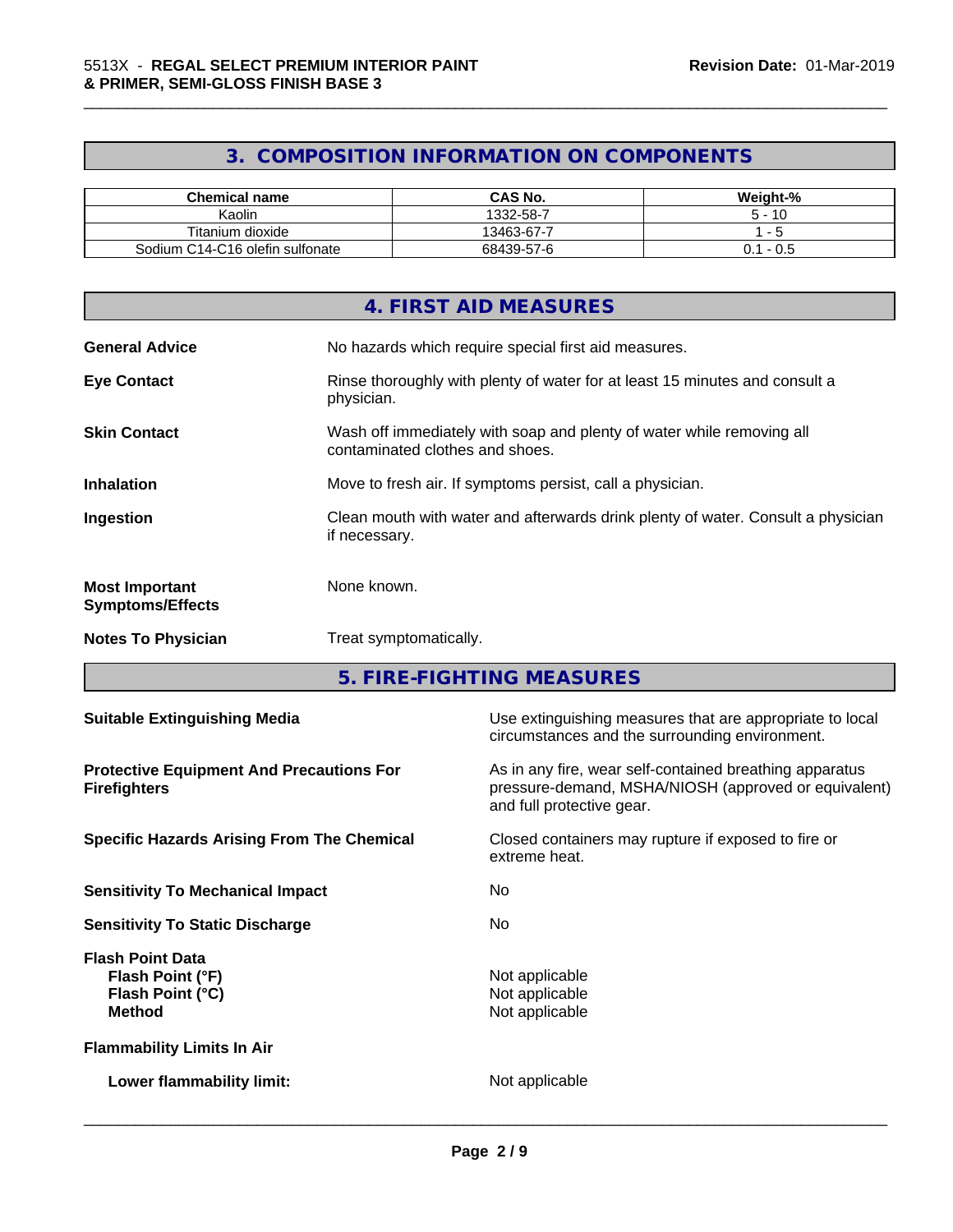| <b>Upper flammability limit:</b>                        |                        | Not applicable        |                                |  |
|---------------------------------------------------------|------------------------|-----------------------|--------------------------------|--|
| <b>NFPA</b><br>Health: 1                                | <b>Flammability: 0</b> | <b>Instability: 0</b> | <b>Special: Not Applicable</b> |  |
| <b>NFPA Legend</b><br>0 - Not Hazardous<br>1 - Slightly |                        |                       |                                |  |

\_\_\_\_\_\_\_\_\_\_\_\_\_\_\_\_\_\_\_\_\_\_\_\_\_\_\_\_\_\_\_\_\_\_\_\_\_\_\_\_\_\_\_\_\_\_\_\_\_\_\_\_\_\_\_\_\_\_\_\_\_\_\_\_\_\_\_\_\_\_\_\_\_\_\_\_\_\_\_\_\_\_\_\_\_\_\_\_\_\_\_\_\_

- 2 Moderate
- 3 High
- 4 Severe

*The ratings assigned are only suggested ratings, the contractor/employer has ultimate responsibilities for NFPA ratings where this system is used.*

*Additional information regarding the NFPA rating system is available from the National Fire Protection Agency (NFPA) at www.nfpa.org.*

### **6. ACCIDENTAL RELEASE MEASURES**

| <b>Personal Precautions</b>      | Avoid contact with skin, eyes and clothing. Ensure adequate ventilation.                                                                                                         |  |  |
|----------------------------------|----------------------------------------------------------------------------------------------------------------------------------------------------------------------------------|--|--|
| <b>Other Information</b>         | Prevent further leakage or spillage if safe to do so.                                                                                                                            |  |  |
| <b>Environmental precautions</b> | See Section 12 for additional Ecological Information.                                                                                                                            |  |  |
| <b>Methods for Cleaning Up</b>   | Soak up with inert absorbent material. Sweep up and shovel into suitable<br>containers for disposal.                                                                             |  |  |
|                                  | 7. HANDLING AND STORAGE                                                                                                                                                          |  |  |
| <b>Handling</b>                  | Avoid contact with skin, eyes and clothing. Avoid breathing vapors, spray mists or<br>sanding dust. In case of insufficient ventilation, wear suitable respiratory<br>equipment. |  |  |
| <b>Storage</b>                   | Keep container tightly closed. Keep out of the reach of children.                                                                                                                |  |  |

**Incompatible Materials** No information available

## **8. EXPOSURE CONTROLS/PERSONAL PROTECTION**

#### **Exposure Limits**

| <b>Chemical name</b> | <b>ACGIH TLV</b>           | <b>OSHA PEL</b>          |
|----------------------|----------------------------|--------------------------|
| Kaolin               | $2 \text{ mg/m}^3$ - TWA   | 15 mg/m $3$ - TWA        |
|                      |                            | $5 \text{ mg/m}^3$ - TWA |
| Titanium dioxide     | 10 mg/m <sup>3</sup> - TWA | 15 mg/m $3$ - TWA        |

#### **Legend**

ACGIH - American Conference of Governmental Industrial Hygienists Exposure Limits OSHA - Occupational Safety & Health Administration Exposure Limits N/E - Not Established

**Engineering Measures** Ensure adequate ventilation, especially in confined areas.

 $\overline{\phantom{a}}$  ,  $\overline{\phantom{a}}$  ,  $\overline{\phantom{a}}$  ,  $\overline{\phantom{a}}$  ,  $\overline{\phantom{a}}$  ,  $\overline{\phantom{a}}$  ,  $\overline{\phantom{a}}$  ,  $\overline{\phantom{a}}$  ,  $\overline{\phantom{a}}$  ,  $\overline{\phantom{a}}$  ,  $\overline{\phantom{a}}$  ,  $\overline{\phantom{a}}$  ,  $\overline{\phantom{a}}$  ,  $\overline{\phantom{a}}$  ,  $\overline{\phantom{a}}$  ,  $\overline{\phantom{a}}$ 

#### **Personal Protective Equipment**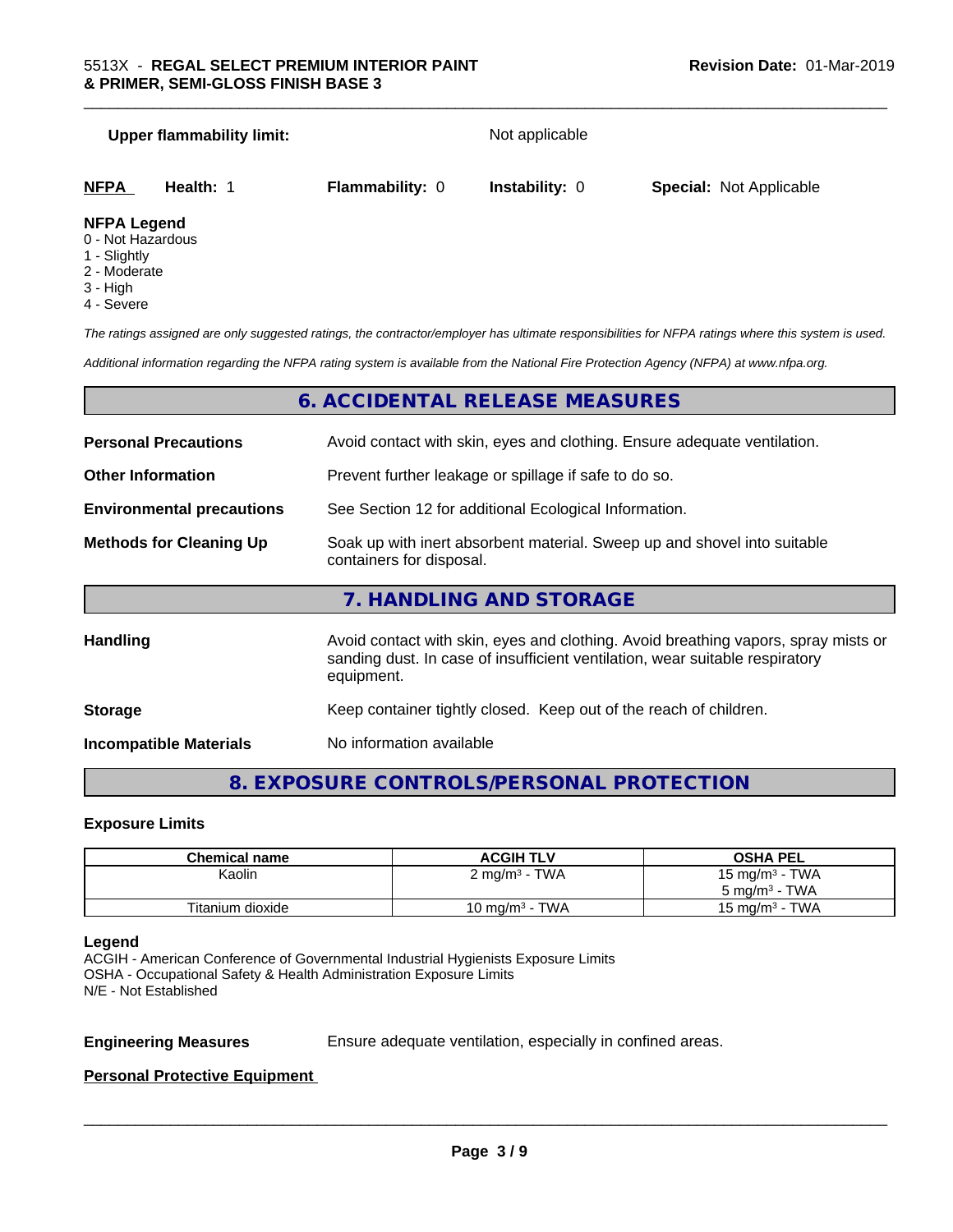| <b>Eye/Face Protection</b>    | Safety glasses with side-shields.                                        |
|-------------------------------|--------------------------------------------------------------------------|
| <b>Skin Protection</b>        | Protective gloves and impervious clothing.                               |
| <b>Respiratory Protection</b> | In case of insufficient ventilation wear suitable respiratory equipment. |
| <b>Hygiene Measures</b>       | Avoid contact with skin, eyes and clothing. Remove and wash contaminated |

#### **9. PHYSICAL AND CHEMICAL PROPERTIES**

clothing before re-use. Wash thoroughly after handling.

**Appearance** liquid **Odor** little or no odor **Odor Threshold No information available No information available Density (lbs/gal)** 9.3 - 9.4 **Specific Gravity** 1.11 - 1.13 **pH** No information available **Viscosity (cps)** No information available **Solubility(ies)** No information available **Water solubility Water solubility Water solubility Water solubility Water solubility Water solution Evaporation Rate No information available No information available Vapor pressure @20 °C (kPa)** No information available **Vapor density Vapor density No information available Wt. % Solids** 35 - 45 **Vol. % Solids** 30 - 40 **Wt. % Volatiles** 55 - 65 **Vol. % Volatiles** 60 - 70 **VOC Regulatory Limit (g/L)** 0 **Boiling Point (°F)** 212 **Boiling Point (°C)** 100 **Freezing Point (°F)** 32 **Freezing Point (°C)** 0 **Flash Point (°F)** Not applicable **Flash Point (°C)** Not applicable **Method** Not applicable **Flammability (solid, gas)** Not applicable **Upper flammability limit:** Not applicable **Lower flammability limit:** Not applicable **Autoignition Temperature (°F)** No information available **Autoignition Temperature (°C)** No information available **Decomposition Temperature (°F)** No information available **Decomposition Temperature (°C)**<br> **Partition coefficient Partition coefficient 1 Partition available No information available** 

**No information available** 

\_\_\_\_\_\_\_\_\_\_\_\_\_\_\_\_\_\_\_\_\_\_\_\_\_\_\_\_\_\_\_\_\_\_\_\_\_\_\_\_\_\_\_\_\_\_\_\_\_\_\_\_\_\_\_\_\_\_\_\_\_\_\_\_\_\_\_\_\_\_\_\_\_\_\_\_\_\_\_\_\_\_\_\_\_\_\_\_\_\_\_\_\_

## **10. STABILITY AND REACTIVITY**

| <b>Reactivity</b>             | Not Applicable                           |
|-------------------------------|------------------------------------------|
| <b>Chemical Stability</b>     | Stable under normal conditions.          |
| <b>Conditions to avoid</b>    | Prevent from freezing.                   |
| <b>Incompatible Materials</b> | No materials to be especially mentioned. |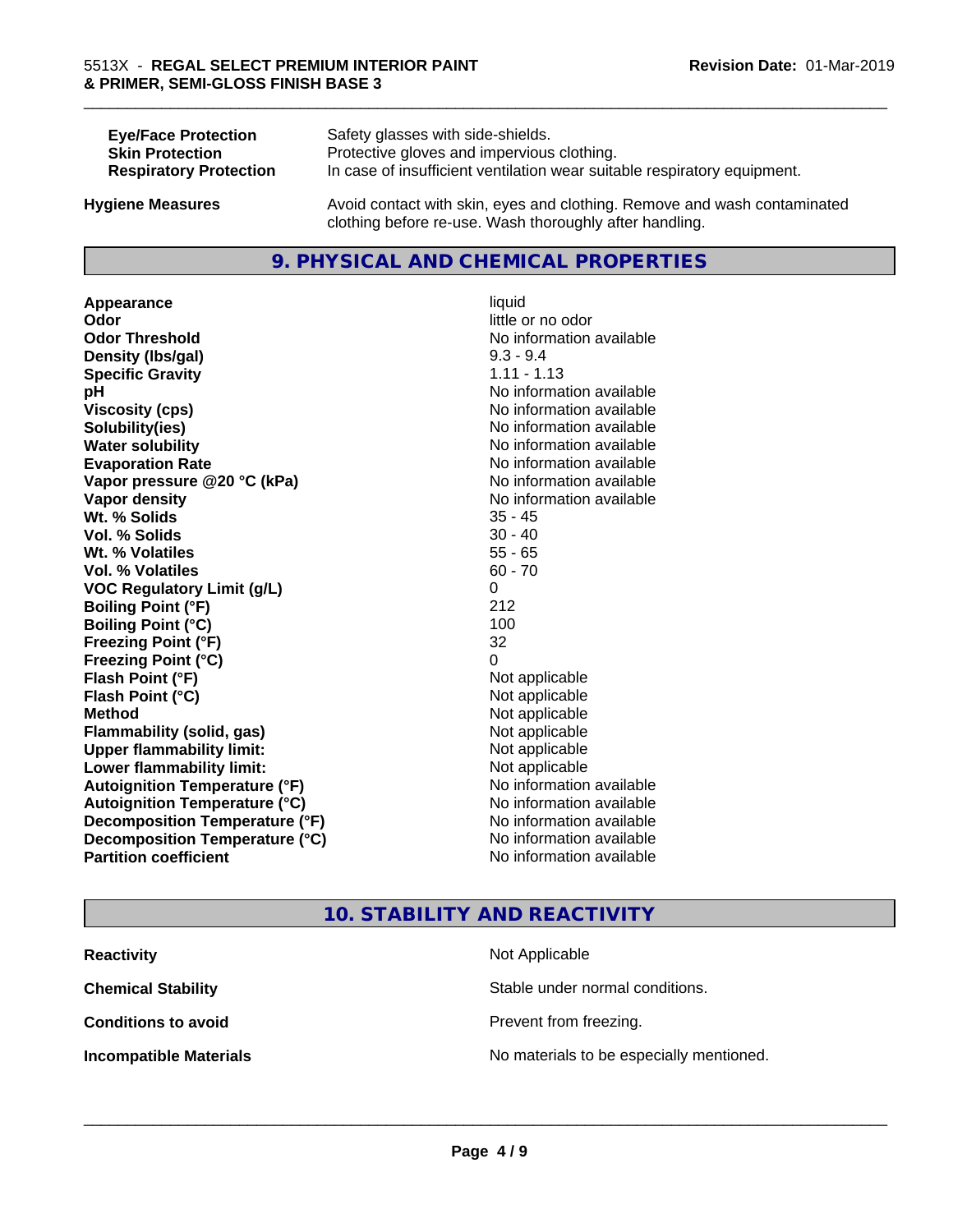| <b>Hazardous Decomposition Products</b>                                                                                                                                                                                                                                                                                                                                 | None under normal use.                                                                                                                                                                                                                                                                                                                                                                                                                                                                                                                                                           |
|-------------------------------------------------------------------------------------------------------------------------------------------------------------------------------------------------------------------------------------------------------------------------------------------------------------------------------------------------------------------------|----------------------------------------------------------------------------------------------------------------------------------------------------------------------------------------------------------------------------------------------------------------------------------------------------------------------------------------------------------------------------------------------------------------------------------------------------------------------------------------------------------------------------------------------------------------------------------|
| <b>Possibility of hazardous reactions</b>                                                                                                                                                                                                                                                                                                                               | None under normal conditions of use.                                                                                                                                                                                                                                                                                                                                                                                                                                                                                                                                             |
|                                                                                                                                                                                                                                                                                                                                                                         | 11. TOXICOLOGICAL INFORMATION                                                                                                                                                                                                                                                                                                                                                                                                                                                                                                                                                    |
| <b>Product Information</b>                                                                                                                                                                                                                                                                                                                                              |                                                                                                                                                                                                                                                                                                                                                                                                                                                                                                                                                                                  |
| Information on likely routes of exposure                                                                                                                                                                                                                                                                                                                                |                                                                                                                                                                                                                                                                                                                                                                                                                                                                                                                                                                                  |
| <b>Principal Routes of Exposure</b>                                                                                                                                                                                                                                                                                                                                     | Eye contact, skin contact and inhalation.                                                                                                                                                                                                                                                                                                                                                                                                                                                                                                                                        |
| <b>Acute Toxicity</b>                                                                                                                                                                                                                                                                                                                                                   |                                                                                                                                                                                                                                                                                                                                                                                                                                                                                                                                                                                  |
| <b>Product Information</b>                                                                                                                                                                                                                                                                                                                                              | No information available                                                                                                                                                                                                                                                                                                                                                                                                                                                                                                                                                         |
|                                                                                                                                                                                                                                                                                                                                                                         | Symptoms related to the physical, chemical and toxicological characteristics                                                                                                                                                                                                                                                                                                                                                                                                                                                                                                     |
| <b>Symptoms</b>                                                                                                                                                                                                                                                                                                                                                         | No information available                                                                                                                                                                                                                                                                                                                                                                                                                                                                                                                                                         |
|                                                                                                                                                                                                                                                                                                                                                                         | Delayed and immediate effects as well as chronic effects from short and long-term exposure                                                                                                                                                                                                                                                                                                                                                                                                                                                                                       |
| Eye contact<br><b>Skin contact</b><br>Inhalation<br>Ingestion<br><b>Sensitization</b><br><b>Neurological Effects</b><br><b>Mutagenic Effects</b><br><b>Reproductive Effects</b><br><b>Developmental Effects</b><br><b>Target organ effects</b><br><b>STOT - single exposure</b><br><b>STOT - repeated exposure</b><br>Other adverse effects<br><b>Aspiration Hazard</b> | May cause slight irritation.<br>Substance may cause slight skin irritation. Prolonged or repeated contact may dry<br>skin and cause irritation.<br>May cause irritation of respiratory tract.<br>Ingestion may cause gastrointestinal irritation, nausea, vomiting and diarrhea.<br>No information available<br>No information available.<br>No information available.<br>No information available.<br>No information available.<br>No information available.<br>No information available.<br>No information available.<br>No information available.<br>No information available |

\_\_\_\_\_\_\_\_\_\_\_\_\_\_\_\_\_\_\_\_\_\_\_\_\_\_\_\_\_\_\_\_\_\_\_\_\_\_\_\_\_\_\_\_\_\_\_\_\_\_\_\_\_\_\_\_\_\_\_\_\_\_\_\_\_\_\_\_\_\_\_\_\_\_\_\_\_\_\_\_\_\_\_\_\_\_\_\_\_\_\_\_\_

#### **Numerical measures of toxicity**

**The following values are calculated based on chapter 3.1 of the GHS document**

**ATEmix (oral)** 219150 mg/kg

#### **Component Information**

| Chemical name                   | Oral LD50             | Dermal LD50             | Inhalation LC50 |
|---------------------------------|-----------------------|-------------------------|-----------------|
| Titanium dioxide                | $> 10000$ mg/kg (Rat) |                         |                 |
| 13463-67-7                      |                       |                         |                 |
| Sodium C14-C16 olefin sulfonate | $= 2310$ mg/kg (Rat)  | $= 6300$ mg/kg (Rabbit) |                 |
| 68439-57-6                      |                       |                         |                 |

#### **Carcinogenicity**

*The information below indicateswhether each agency has listed any ingredient as a carcinogen:.*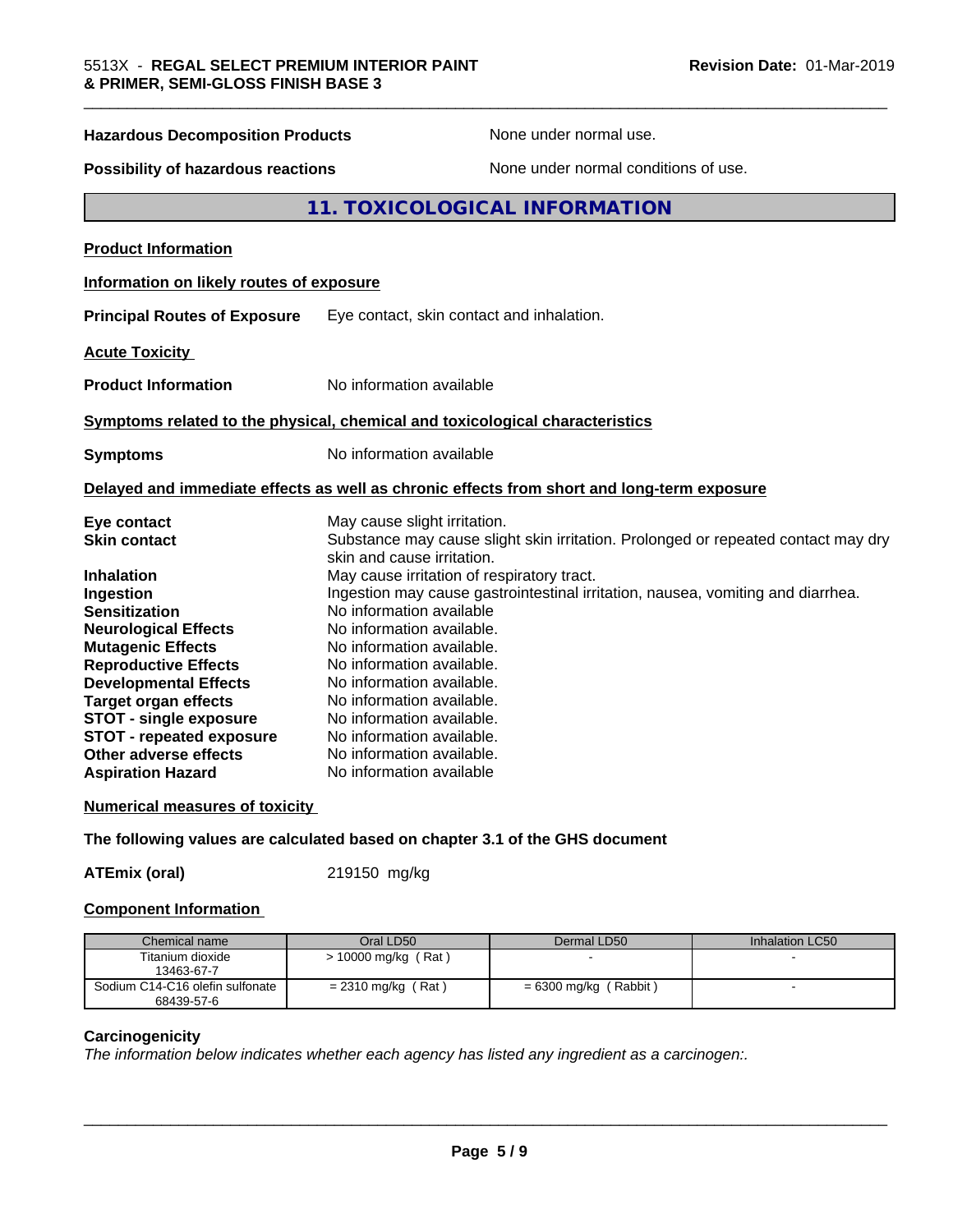#### 5513X - **REGAL SELECT PREMIUM INTERIOR PAINT & PRIMER, SEMI-GLOSS FINISH BASE 3**

| <b>Chemical name</b>  | <b>IARC</b>          | <b>NTP</b> | ດເ⊔∧<br>UJNA |
|-----------------------|----------------------|------------|--------------|
|                       | 2B<br>Possible Human |            | Listed       |
| ' Titanium<br>dioxide | Carcinogen           |            |              |

\_\_\_\_\_\_\_\_\_\_\_\_\_\_\_\_\_\_\_\_\_\_\_\_\_\_\_\_\_\_\_\_\_\_\_\_\_\_\_\_\_\_\_\_\_\_\_\_\_\_\_\_\_\_\_\_\_\_\_\_\_\_\_\_\_\_\_\_\_\_\_\_\_\_\_\_\_\_\_\_\_\_\_\_\_\_\_\_\_\_\_\_\_

• Although IARC has classified titanium dioxide as possibly carcinogenic to humans (2B), their summary concludes: "No significant exposure to titanium dioxide is thought to occur during the use of products in which titanium dioxide is bound to other materials, such as paint."

#### **Legend**

IARC - International Agency for Research on Cancer NTP - National Toxicity Program OSHA - Occupational Safety & Health Administration

**12. ECOLOGICAL INFORMATION**

### **Ecotoxicity Effects**

The environmental impact of this product has not been fully investigated.

#### **Product Information**

# **Acute Toxicity to Fish**

No information available

#### **Acute Toxicity to Aquatic Invertebrates**

No information available

#### **Acute Toxicity to Aquatic Plants**

No information available

#### **Persistence / Degradability**

No information available.

#### **Bioaccumulation**

No information available.

#### **Mobility in Environmental Media**

No information available.

#### **Ozone**

No information available

#### **Component Information**

#### **Acute Toxicity to Fish**

Titanium dioxide  $LC50:$  > 1000 mg/L (Fathead Minnow - 96 hr.)

#### **Acute Toxicity to Aquatic Invertebrates**

No information available

#### **Acute Toxicity to Aquatic Plants**

No information available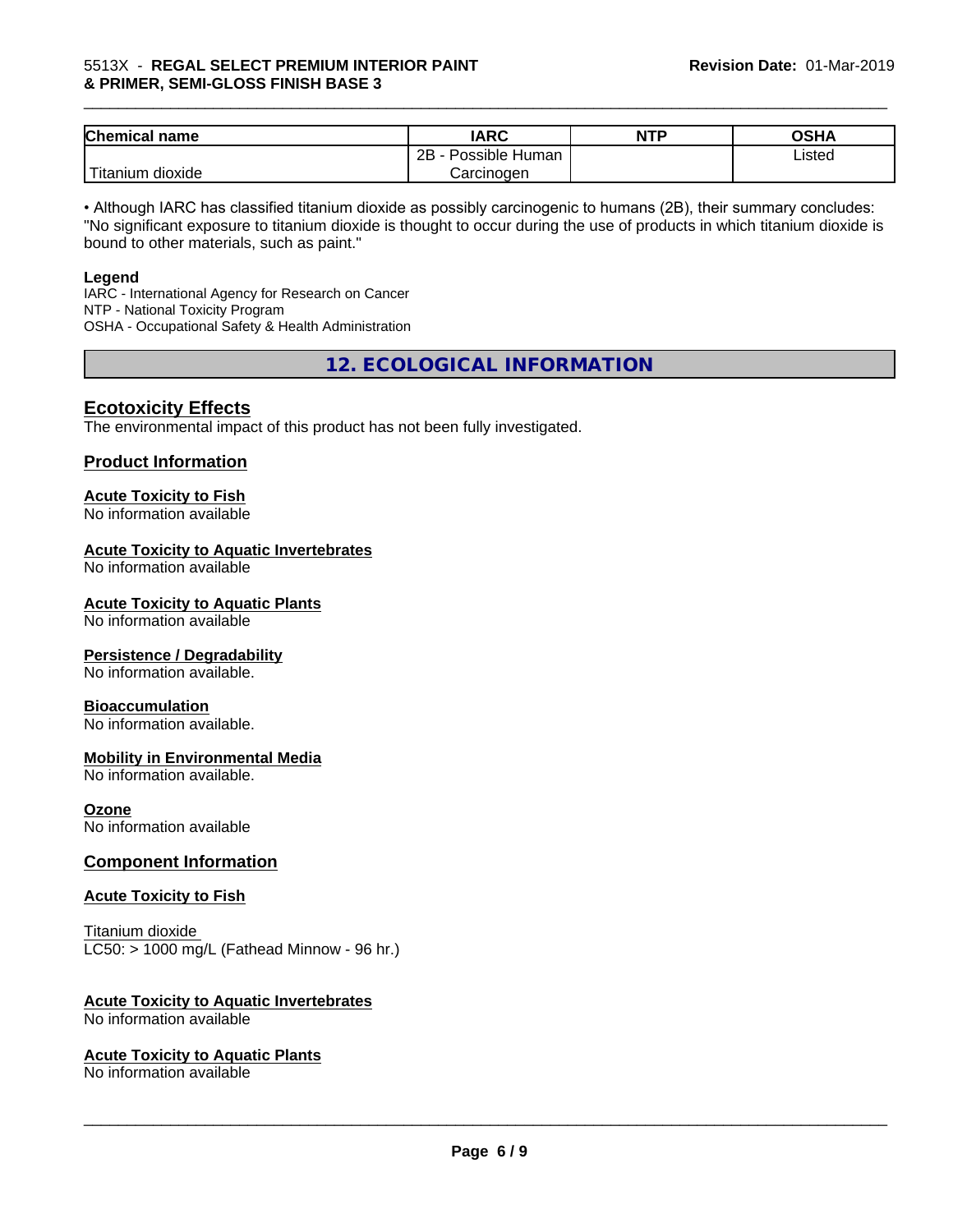|                                  | 13. DISPOSAL CONSIDERATIONS                                                                                                                                                                                               |
|----------------------------------|---------------------------------------------------------------------------------------------------------------------------------------------------------------------------------------------------------------------------|
| <b>Waste Disposal Method</b>     | Dispose of in accordance with federal, state, and local regulations. Local<br>requirements may vary, consult your sanitation department or state-designated<br>environmental protection agency for more disposal options. |
|                                  | 14. TRANSPORT INFORMATION                                                                                                                                                                                                 |
| <b>DOT</b>                       | Not regulated                                                                                                                                                                                                             |
| <b>ICAO/IATA</b>                 | Not regulated                                                                                                                                                                                                             |
| <b>IMDG/IMO</b>                  | Not regulated                                                                                                                                                                                                             |
|                                  | <b>15. REGULATORY INFORMATION</b>                                                                                                                                                                                         |
| <b>International Inventories</b> |                                                                                                                                                                                                                           |

\_\_\_\_\_\_\_\_\_\_\_\_\_\_\_\_\_\_\_\_\_\_\_\_\_\_\_\_\_\_\_\_\_\_\_\_\_\_\_\_\_\_\_\_\_\_\_\_\_\_\_\_\_\_\_\_\_\_\_\_\_\_\_\_\_\_\_\_\_\_\_\_\_\_\_\_\_\_\_\_\_\_\_\_\_\_\_\_\_\_\_\_\_

| <b>TSCA: United States</b> | Yes - All components are listed or exempt. |
|----------------------------|--------------------------------------------|
| <b>DSL: Canada</b>         | No - Not all of the components are listed. |
|                            | One or more component is listed on NDSL.   |

#### **Federal Regulations**

| Nο |  |
|----|--|
| Nο |  |
| No |  |
| No |  |
| No |  |
|    |  |

#### **SARA 313**

Section 313 of Title III of the Superfund Amendments and Reauthorization Act of 1986 (SARA). This product contains a chemical or chemicals which are subject to the reporting requirements of the Act and Title 40 of the Code of Federal Regulations, Part 372:

*None*

**Clean Air Act,Section 112 Hazardous Air Pollutants (HAPs) (see 40 CFR 61)** This product contains the following HAPs:

*None*

# **US State Regulations**

#### **California Proposition 65**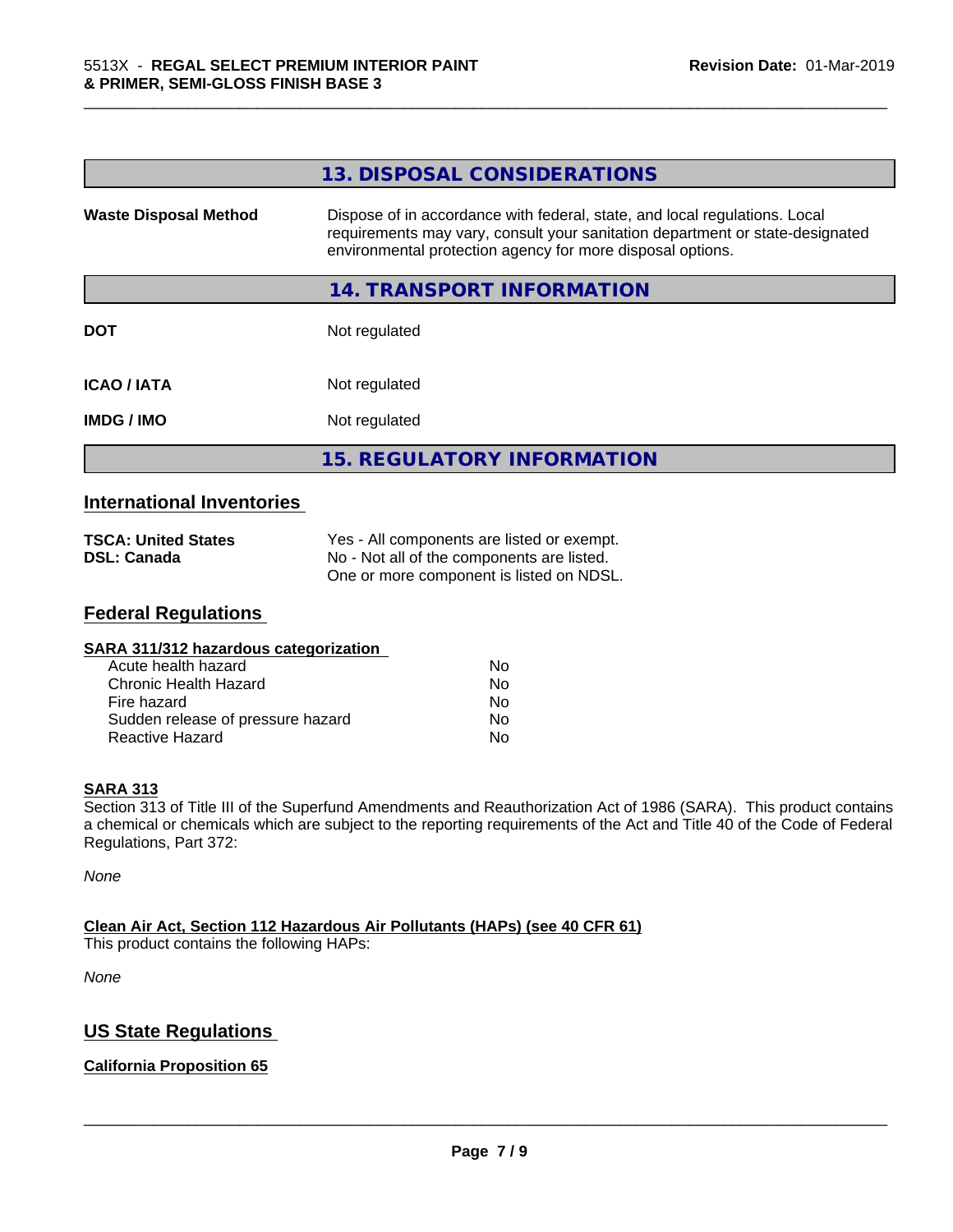# **AVIMARNING:** Cancer and Reproductive Harm– www.P65warnings.ca.gov

#### **State Right-to-Know**

| Chemic.<br>name<br>еннсаг               | <b>NIC</b><br>របាល១ចលេ | <b>Jerse</b> v<br><b>Nev</b> | าทรงIvania |
|-----------------------------------------|------------------------|------------------------------|------------|
| Kaolin                                  |                        |                              |            |
| $- \cdot$<br><br>dioxide<br>itani<br>um |                        |                              |            |

\_\_\_\_\_\_\_\_\_\_\_\_\_\_\_\_\_\_\_\_\_\_\_\_\_\_\_\_\_\_\_\_\_\_\_\_\_\_\_\_\_\_\_\_\_\_\_\_\_\_\_\_\_\_\_\_\_\_\_\_\_\_\_\_\_\_\_\_\_\_\_\_\_\_\_\_\_\_\_\_\_\_\_\_\_\_\_\_\_\_\_\_\_

#### **Legend**

X - Listed

# **16. OTHER INFORMATION**

| $HMIS -$           | Health: | <b>Flammability: 0</b> | <b>Reactivity: 0</b> | $PPE: -$ |
|--------------------|---------|------------------------|----------------------|----------|
| <b>HMIS Legend</b> |         |                        |                      |          |

#### 0 - Minimal Hazard

- 1 Slight Hazard
- 2 Moderate Hazard
- 3 Serious Hazard
- 4 Severe Hazard
- \* Chronic Hazard
- X Consult your supervisor or S.O.P. for "Special" handling instructions.

*Note: The PPE rating has intentionally been left blank. Choose appropriate PPE that will protect employees from the hazards the material will present under the actual normal conditions of use.*

*Caution: HMISÒ ratings are based on a 0-4 rating scale, with 0 representing minimal hazards or risks, and 4 representing significant hazards or risks. Although HMISÒ ratings are not required on MSDSs under 29 CFR 1910.1200, the preparer, has chosen to provide them. HMISÒ ratings are to be used only in conjunction with a fully implemented HMISÒ program by workers who have received appropriate HMISÒ training. HMISÒ is a registered trade and service mark of the NPCA. HMISÒ materials may be purchased exclusively from J. J. Keller (800) 327-6868.*

 **WARNING!** If you scrape, sand, or remove old paint, you may release lead dust. LEAD IS TOXIC. EXPOSURE TO LEAD DUST CAN CAUSE SERIOUS ILLNESS, SUCH AS BRAIN DAMAGE, ESPECIALLY IN CHILDREN. PREGNANT WOMEN SHOULD ALSO AVOID EXPOSURE.Wear a NIOSH approved respirator to control lead exposure. Clean up carefully with a HEPA vacuum and a wet mop. Before you start, find out how to protect yourself and your family by contacting the National Lead Information Hotline at 1-800-424-LEAD or log on to www.epa.gov/lead.

| <b>Prepared By</b>                               | <b>Product Stewardship Department</b><br>Benjamin Moore & Co.<br>101 Paragon Drive<br>Montvale, NJ 07645<br>800-225-5554 |  |
|--------------------------------------------------|--------------------------------------------------------------------------------------------------------------------------|--|
| <b>Revision Date:</b><br><b>Revision Summary</b> | 01-Mar-2019<br>Not available                                                                                             |  |

#### Disclaimer

The information contained herein is presented in good faith and believed to be accurate as of the effective date shown above. This information is furnished without warranty of any kind. Employers should use this information only as a